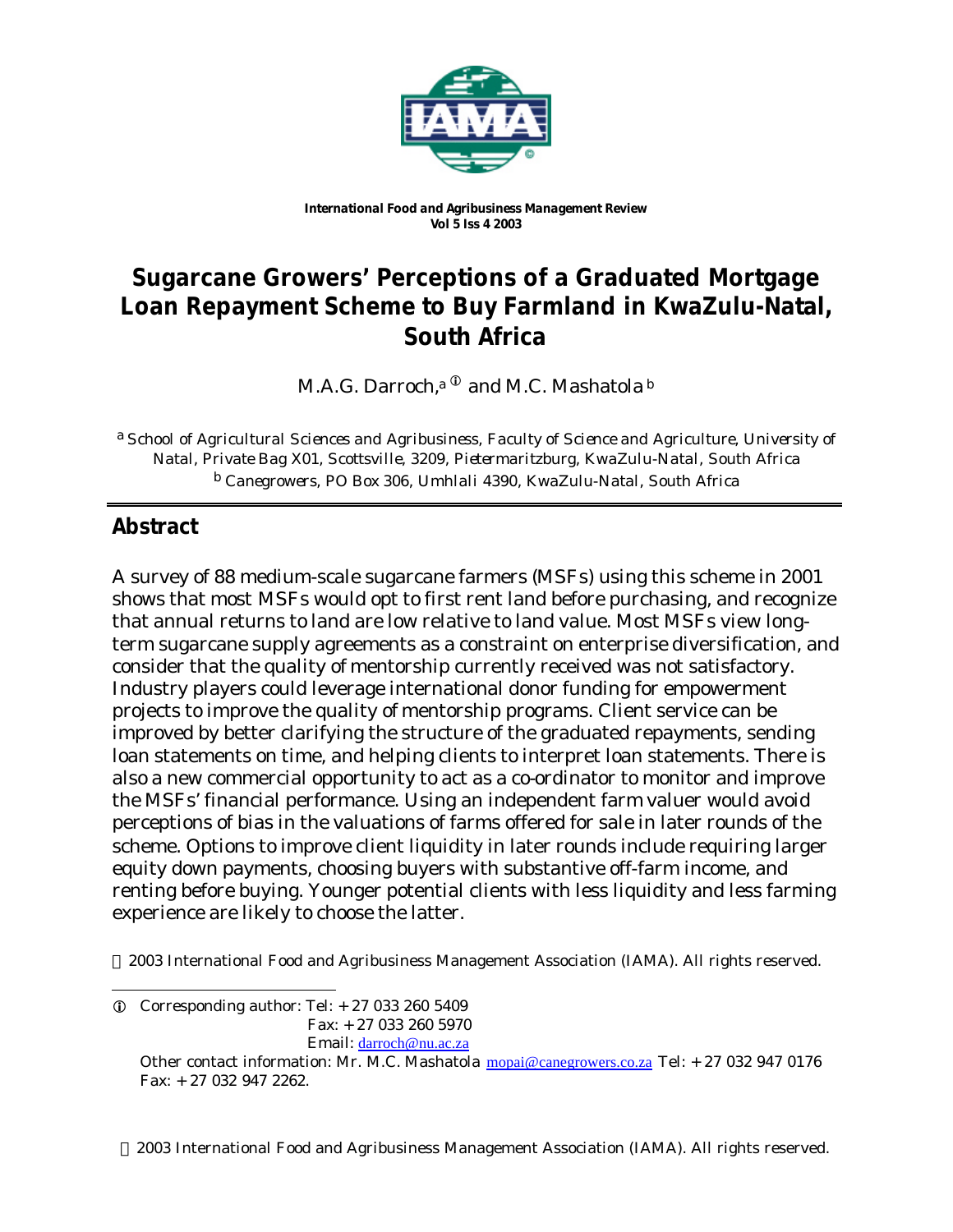#### **1.Introduction**

Improving access to land by people previously excluded from the land market can promote long-term political stability and economic growth in South Africa (SA) (Lyne and Darroch, 1997). Private sector sugar millers tried to address this major challenge by selling farmland at market-related prices during 1995-2000 to aspirant commercial farmers in KwaZulu-Natal using a graduated mortgage loan repayment scheme (GMLS) administered by Ithala Bank. These "medium-scale farmers" (MSFs) lacked equity to buy the 55-260 hectare farms on offer, and had to borrow 92-95% of the purchase price from Ithala Bank. This was likely to cause the highly leveraged MSFs liquidity problems due to differences in the compensation required by lenders and the form of returns to land that the MSFs purchased. Lenders require principal plus interest repayments in cash, of which part is a real return and part is an inflation premium to compensate them for the expected loss in purchasing power of their debt claim (Barry et al, 1995). The MSFs, however, earn part of their return as a current (cash) return, and part as capital gain on land. This causes a financing gap, as the cash from land earnings is not sufficient in the early years to meet the debt payments. The gap is expected to close over time as nominal returns to land rise in line with anticipated inflation and as the new owners adjust to operating their farms.

To help manage this gap (cash flow problem), the sugar millers invested 18% of the sales proceeds with Ithala Bank to fund a diminishing finite interest-rate subsidy. The MSFs thus pay a sliding scale of interest, starting low but gradually rising to the market interest rate after seven years as farm earnings are expected to improve and the subsidy funds are used up. The result is a graduated (increasing) schedule of mortgage principal plus interest repayments over time. Some 20% of clients are currently in arrears on these repayments, although this figure would be 30% if some loans had not been rescheduled in 2001 (van den Heever, 2002). The MSFs must annually deliver set amounts of sugarcane to the millers in terms of 20-year supply agreements, while Ithala Bank has a cession on these deliveries in order to recover loan repayments before the millers pay the MSFs for their sugarcane. The millers, Ithala Bank and the South African Cane Growers' Association (SACGA) indicate that the scheme's performance to date must be evaluated to identify how these players could better implement future rounds of the GMLS. This research could also provide guidelines for implementing private or public sector GMLSs to fund access by previously disadvantaged people to other farming/agribusiness ventures in SA.

This paper, therefore, describes a survey in 2001 of the MSFs' perceptions of the GMLS that provides information to identify what aspects could be improved. It also estimates a logit model of factors affecting the MSFs' preferences for renting farmland, as most of the MSFs would have opted to first lease land before purchasing. This model could also help to inform recommendations for improving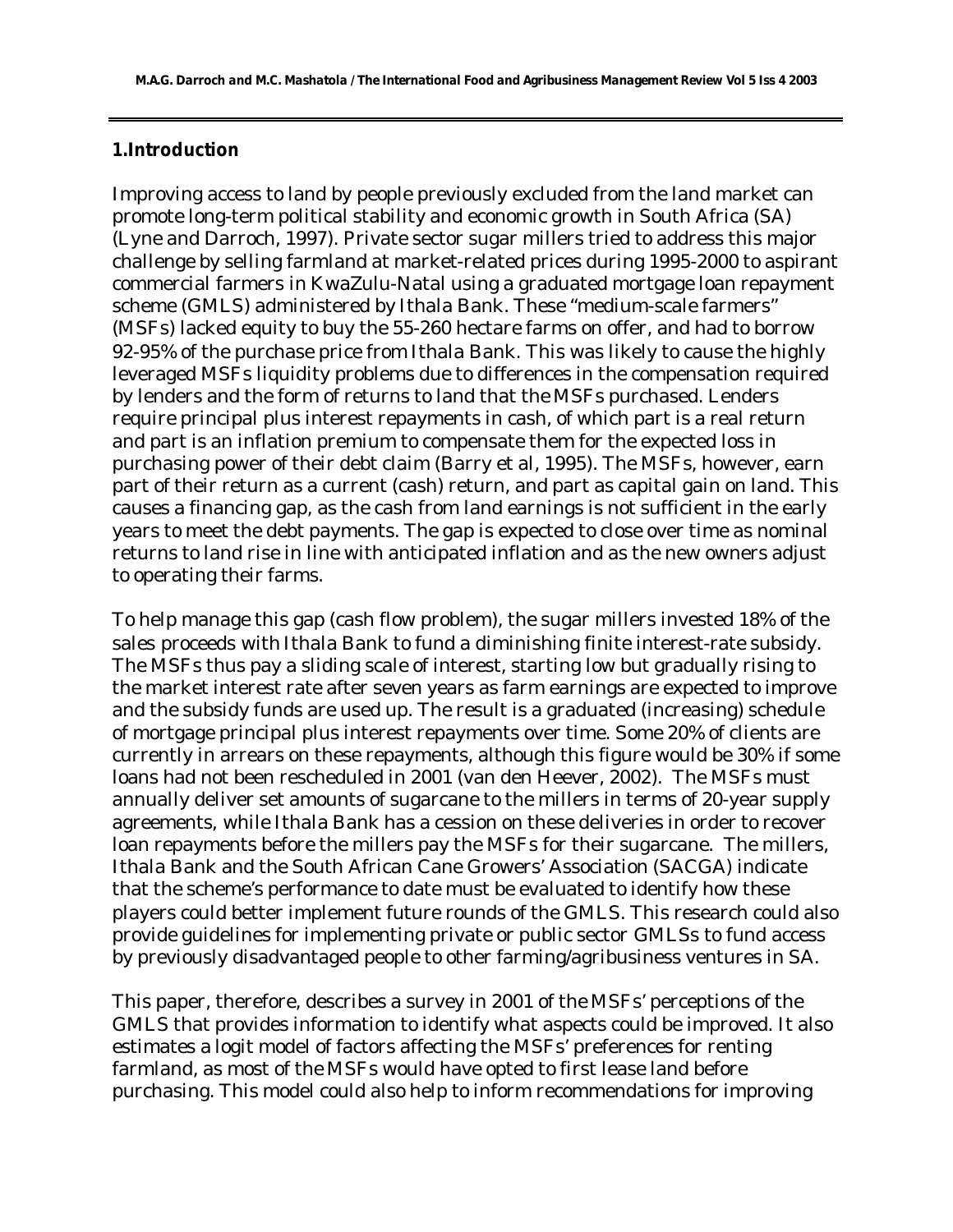later rounds of the GMLS and/or potential similar schemes. Section 2 describes the research methodology, the rationale for the questions used in the survey, and the data sources. Section 3 reports the MSFs' perceptions, while section 4 presents the logit model of their preferences for renting. A concluding section considers the management and policy implications of the results, and discusses some recommendations for implementing future land reform schemes in SA.

## **2. Research Methodology**

### **2.1 Survey questionnaire design**

The survey questions and statements were designed to elicit the MSFs' reasons for buying farmland; preferences for first renting land, for say five years, before buying; perceptions of the cash flow problem associated with land purchases; views on whether the 20-year sugarcane supply agreements constrain enterprise diversification; perceptions about the quality of mentorship received since joining the scheme; and views on information given about loan terms, and coordination and farm valuation issues. Due to space limitations, the survey questions and statements are not presented in this paper, but are available on request from the authors. Knowing why the MSFs purchased their farms helps to identify whether commercial reasons dominate, implying that market-driven land reform schemes could be viable. This requires that the growers manage their farms as businesses, and try to produce a consistent supply of sugarcane. Responses to the leasing question may show that the MSFs still experience cash flow stress and/or that renting prior to purchase could be a feasible alternative when own equity is limited.

Respondents were asked to evaluate some questions and statements on Likert-type scales from one (strongly disagree) to five (strongly agree). Such responses to the statement that "Annual profit from sugarcane farming is low relative to land value" indicate the extent to which the MSFs have experienced the low current returns usually associated with the land purchase. Scores for the question about the 20-year long-term sugarcane supply agreements would show how strongly the MSFs view them as a constraint on enterprise diversification. Perceptions about the quality of mentorship services provided by the millers may identify how to improve this means of building the MSFs' skills and ability to produce a consistent supply of sugarcane.

Customer service aspects that need attention were studied by asking whether the MSFs were clearly informed about the sugarcane cession, the structure of the graduated payments, when loan statements would be received, and how to interpret loan statements. Only one MSF had owned farmland before, so it is critical that the MSFs understand these aspects in order to repay loans on time, and to build longterm relationships with the Ithala Bank's loan officers. The MSFs' views on whether or not a co-ordinator to monitor, and advise on improving, their financial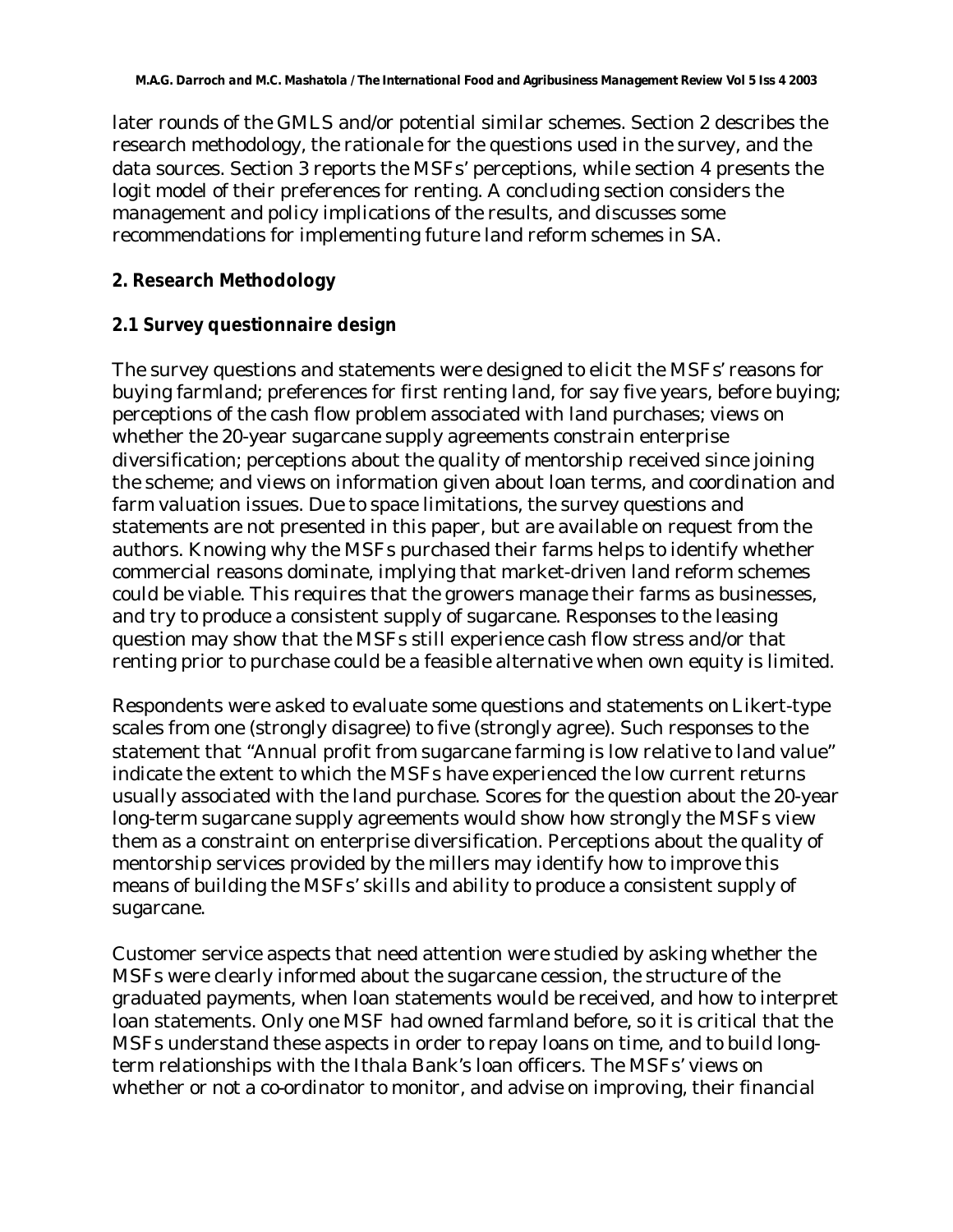performance is needed could identify a gap in the support services currently provided by industry players. Finally, growers were asked whether there is a need for an independent valuer to conduct farm valuations – this may identify any perceived bias in the valuations of the farms offered by the millers. The survey data also included MSF characteristics such as age, education, farming experience, etc.

### **2.2 Data sources**

By March 2001, the GMLS in KwaZulu-Natal had financed 107 MSFs, eight of whom had no repayment commitments - one had repaid his mortgage bond using mainly off-farm income, while the other seven cases related to deceased estates that had repaid their mortgage bonds from the proceeds of loan insurance policies. The remaining 99 MSFs were surveyed between June and August 2001 via personal interviews, after first testing the clarity of the questions and statements with a pilot group of four MSFs. An 89% response rate (88 questionnaires) implies that the results should adequately represent the MSFs' perceptions of these aspects of the GMLS to date. Forty-seven respondents farmed on the North Coast, 28 were from the South Coast, and 13 owned farms in the Midlands region of KwaZulu-Natal.

## **3.Growers' Perceptions of Key Aspects of the GMLS in Kwazulu-Natal**

## **3.1 Farmland purchase and leasing issues**

About 42% of the sample MSFs purchased a farm mainly to own land, while another 40% did so mainly to make a profit from farming. The rest bought land to either supplement their income or to run their own business. Most (68%) of the sample MSFs would opt to first lease land due to: the need to have cash reserves for a down payment on the purchase price, and for working capital; the need to gain farming experience; and uncertainty about the viability of the farms. About 18% of these growers had off-farm income or provided contracting services such as cane harvesting and land preparation. A lease with the option to purchase may be a pertinent complement to the GMLS option in future land transfers, given that 20% of clients are in arrears despite having graduated repayments and some loan rescheduling in 2001. The 32% of MSFs that preferred outright land ownership felt that they could not invest (e.g. replant old fields) in the farm if they leased because the benefits may not be fully recovered by the time the lease expires (expect no compensation from the lessor). They further maintain that funds used to pay rent should rather be used for a down payment to buy farmland. A third of these MSFs had off-farm income or had been involved in providing contractor services.

## **3.2 Perceptions of the cash flow problem associated with land purchase**

The rate of return on commercial farmland in SA is typically relatively low, at about 5% of land value (Nieuwoudt, 1980). About 78% of the respondents felt that annual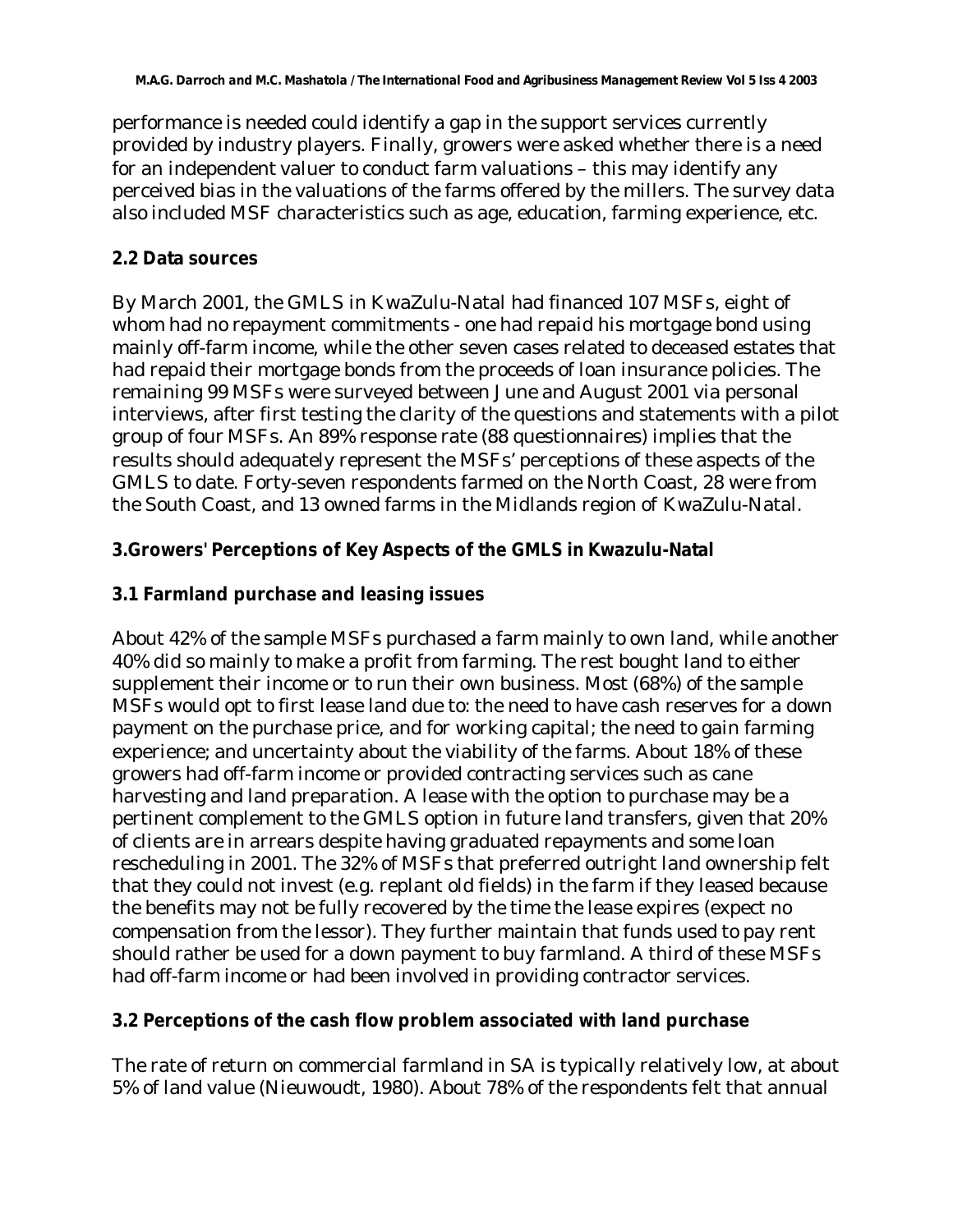profit from sugarcane farming was low relative to land value, 7% were uncertain, and 14% did not have this perception. These results suggest that most of the respondents can identify with the pressure placed on cash flows (liquidity) in trying to repay debt in the early years after land purchase.

#### **3.3 Long-term sugarcane supply agreements and enterprise diversification**

The 20-year sugarcane supply agreements help the millers to secure a consistent supply of sugarcane to better utilize mill capacity. In return, the growers are certain that all of their cane deliveries will be accepted at the mills. About 75% of the sample MSFs felt that these agreements constrain them from diversifying into other farm enterprises. Note, however, that all of the MSFs have crop insurance that protects against crop loss due to fire, since this insurance was a condition for obtaining mortgage finance from Ithala Bank. Insurance removes a major element of business risk in sugarcane farming, but does not deal with other risks such as variable prices and crop yields. Enterprise diversification was most prevalent amongst the 28 growers on the South Coast, where 14 had diversified into producing cabbages, potatoes and chillies.

## **3.4 Quality of mentorship**

Providing mentorship and other support services like agronomic extension, and economic and financial advice can enhance the long-term viability of the MSFs. As a source of knowledge, encouragement and guidance, properly structured mentorship could increase the likelihood that the MSFs will provide a consistent supply of sugarcane to the millers. Table 1 indicates that most of the MSFs in five of the seven home delivery mill areas felt that the quality of mentorship provided by sugar millers was not satisfactory. For reasons of confidentiality, these delivery mill areas cannot be identified by region in KwaZulu-Natal.

| Home delivery mill area |                                                          |           |                  |  |  |
|-------------------------|----------------------------------------------------------|-----------|------------------|--|--|
|                         | % of sample MSFs who agree, are uncertain, or            |           |                  |  |  |
|                         | disagree, that the quality of mentorship is satisfactory |           |                  |  |  |
|                         | Satisfactory                                             | Uncertain | Not satisfactory |  |  |
| Area A $(n=22)$         | 27%                                                      | 5%        | 68%              |  |  |
| Area B $(n=11)$         | 18%                                                      | $0\%$     | 82%              |  |  |
| Area C $(n=10)$         | 20%                                                      | 10%       | 70%              |  |  |
| Area D $(n=4)$          | $0\%$                                                    | 0%        | 100%             |  |  |
| Area E $(n=13)$         | 23%                                                      | 15%       | 62%              |  |  |
| Area $F(n=13)$          | 46%                                                      | 23%       | 31%              |  |  |
| Area G $(n=15)$         | 73%                                                      | 7%        | 20%              |  |  |

Table 1: MSFs' perceptions about the quality of mentorship received from sugar millers in different home delivery mill areas, 2001 (n=88)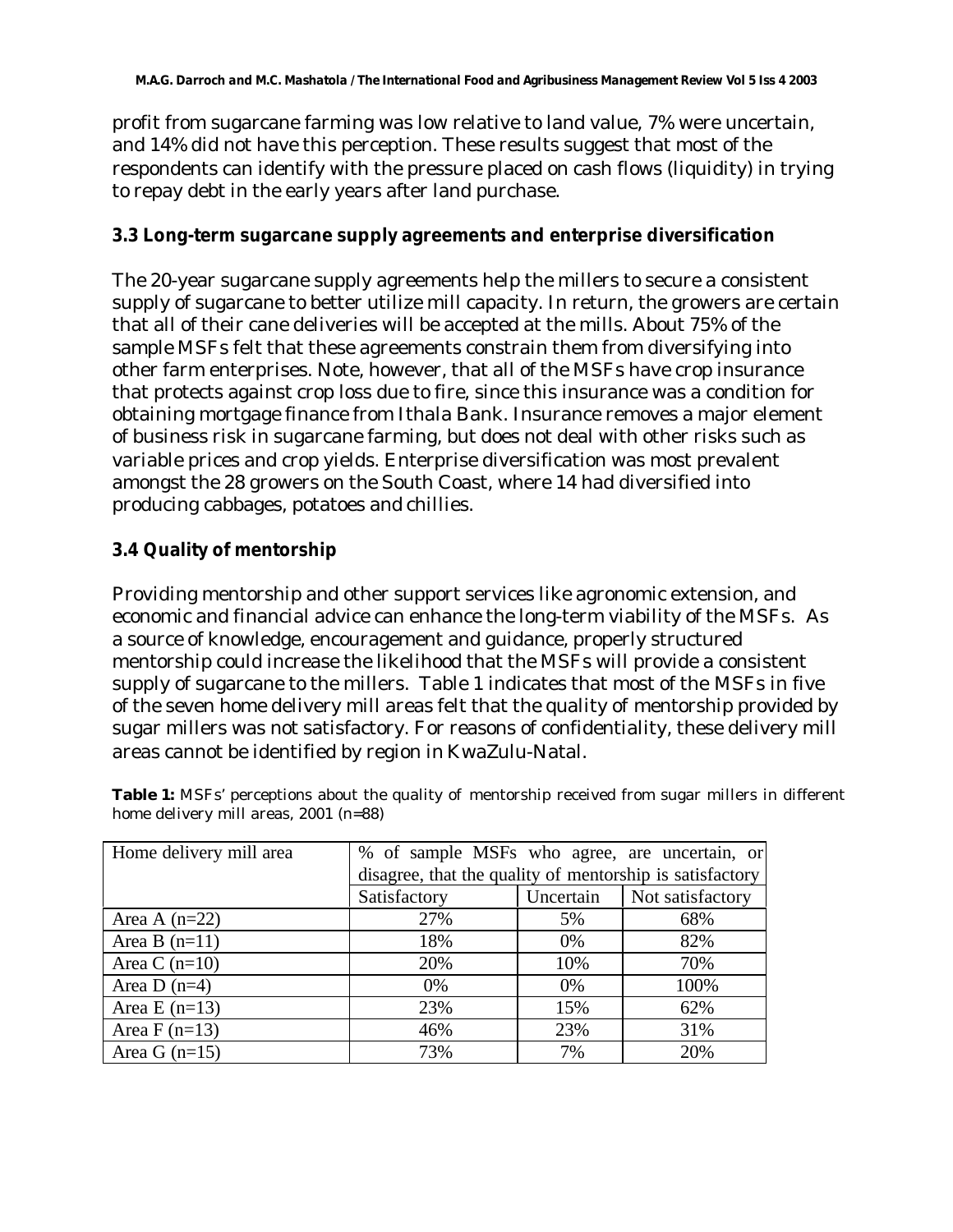There are marked differences in perceptions in these five areas (A to E) compared to Areas F and G. Overall it seems that this aspect of the GMLS, in particular, needs attention. Some 54% of the sample reported that mentorship is readily available from neighbouring sugarcane growers, while 29% felt that there was no mentorship, and 17% were uncertain. Improved mentorship can enhance the success of this and future GMLSs, since 23% of the MSFs have no experience in agriculture. Mentorship must, however, be a two way process, and both the mentor and MSF must fully commit to the programme. About 86% of the respondents perceive that mentorship contributes to improved farm productivity. Mentorship alone, however, cannot make the MSFs better sugarcane farmers. Sugarcane farming experience and the skills acquired by the growers, most critically before they settle on the farms, are likely to promote grower viability. The 77% of sample MSFs with some farming experience had been estate/assistant managers (mostly with the millers), "cane contractors" or small-scale growers.

#### **3.5 Information about Ithala Bank mortgage loan terms**

Table 2 shows that most of the sample MSFs in all three regions understood that Ithala Bank has a cession on their sugarcane deliveries to the mills to recover debt repayments directly before farmers are paid. Between 54% and 62% of respondents had been clearly informed about the structure of the graduated loan repayments. Similarly, between 54% and 72% of MSFs perceived that their loan statements were sent on time. Over 30% of clients from the North Coast and South Coast regions felt that they were not clearly informed on how to interpret Ithala's loan statements. There appears to be some scope to better clarify the structure of the graduated payments, to send loan statements more timely, and to give clients more information on how to interpret loan statements.

| Loan terms                                          | Region          | % of MSFs who were clearly informed, are uncertain, or |           |             |
|-----------------------------------------------------|-----------------|--------------------------------------------------------|-----------|-------------|
|                                                     |                 | were not clearly informed, about loan terms            |           |             |
|                                                     |                 | Clearly                                                | Uncertain | Not clearly |
|                                                     |                 | informed                                               |           | informed    |
| Cane cession                                        | NC $(n=47)^{a}$ | 81%                                                    | 4%        | 15%         |
|                                                     | $SC(n=28)$      | 82%                                                    | 7%        | 11%         |
|                                                     | $M(n=13)$       | 85%                                                    | $0\%$     | 15%         |
| of<br>the<br>The<br>structure<br>graduated payments | $NC (n=47)$     | 62%                                                    | 6%        | 32%         |
|                                                     | $SC(n=28)$      | 61%                                                    | 21%       | 18%         |
|                                                     | $M(n=13)$       | 54%                                                    | 15%       | 31%         |
| of<br><b>Timeliness</b><br>loan                     | $NC (n=47)$     | 72%                                                    | 8%        | 20%         |
| statements                                          | $SC(n=28)$      | 57%                                                    | 18%       | 25%         |
|                                                     | $M(n=13)$       | 54%                                                    | 8%        | 38%         |
| How<br>interpret<br>loan<br>to<br>statements        | $NC (n=47)$     | 55%                                                    | 4%        | 41%         |
|                                                     | $SC(n=28)$      | 57%                                                    | 11%       | 32%         |
|                                                     | $M(n=13)$       | 62%                                                    | 15%       | 23%         |

**Table 2:** MSFs' perceptions about information received on Ithala Bank mortgage loan terms, 2001 (n=88)

Notes: <sup>a</sup> NC = North Coast, SC = South Coast, and M=Midlands.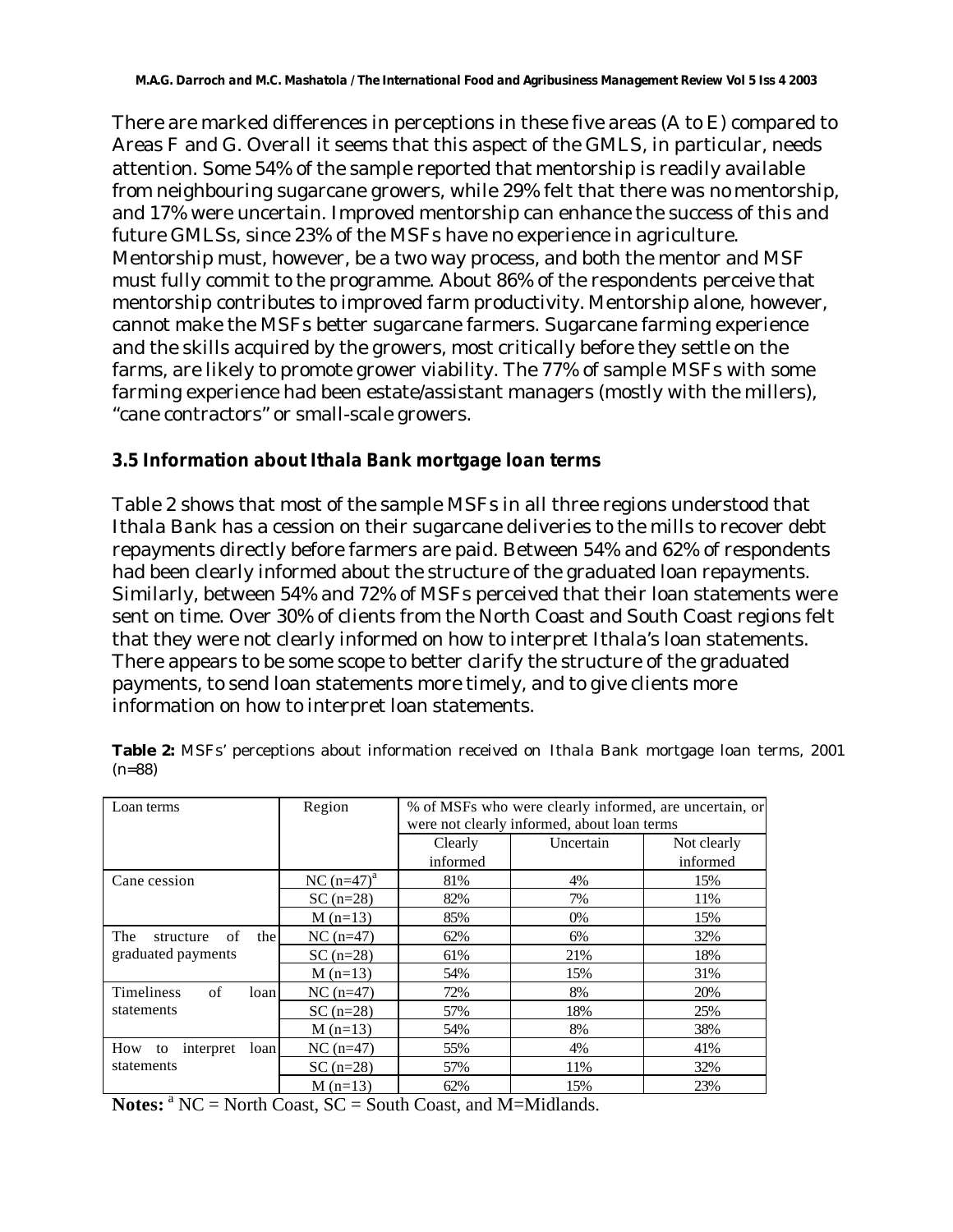## **3.6 Monitoring of MSF financial performance, and land valuation issues**

Most (93%) of the sample MSFs perceived a need for a co-ordinator to monitor their financial performance, at least for the initial three to five years of the scheme, and to advise industry players on how to improve this performance. Growers mainly supported SACGA or an independent body as co-ordinator on the North Coast, and Ithala Bank and a miller on the South Coast. The Midlands respondents were evenly divided in choosing between Ithala Bank, a miller, and an independent body. All but three of the MSFs perceived that an independent valuer should conduct the valuations of farms that will be sold in the GMLS scheme. This may eliminate perceptions of bias in the valuations, and promote a good working relationship between the growers, millers and the financier.

## **4. Empirical Analysis of MSFs' Preferences for Renting Land before Land Purchase**

In the United States (US), where over 40% of farmland was leased in 2002, lessees tend to be younger farmers with limited equity, or well-established farm owners wanting to control more land without using more debt (Barry et al*.*, 1995; Lundeen et al., 1988; Paterson et al., 2002). In SA, lessees are also mainly farmers who already own land that want to access more land (Hattingh and Herzberg, 1980). In contrast to the US and SA rent studies, the 68% of sample MSFs who would prefer to first rent land before buying did not previously own land. It thus seems relevant to study why they opted to rent first, and whether this choice was related to their perceptions that current annual returns to farmland are relatively low.

## **4.1 Conceptual model of land renting**

The MSFs answered either yes or no when asked if, given the choice, they would have leased first, say for five years, before purchasing the farm. Logistic regression was used to analyse these binary responses because it has a simpler mathematical functional form than the probit model (Press and Wilson, 1978; Gujarati, 1995). The analysis has 82 cases, as six of the 88 MSFs answered "uncertain" to the rental question. The ages of these 82 growers ranged from 36 to 76 years, with an average age of 47 years. About 59% of them had a matric (high school graduation) and postmatric education, and their farming experience ranged from 2 to 36 years, with an average of 13 years. Adapting the above US and SA studies, and work by Willett and Hinman (1982), and Kay and Edwards (1999), the logit model of MSF preferences for renting land was estimated by the method of maximum likelihood as:

 $\ln [P_i/(1-P_i)] = 1.6436 + 10.7081EQUITY + 2.3874PROF - 0.6412GROWATT$  (1)

where: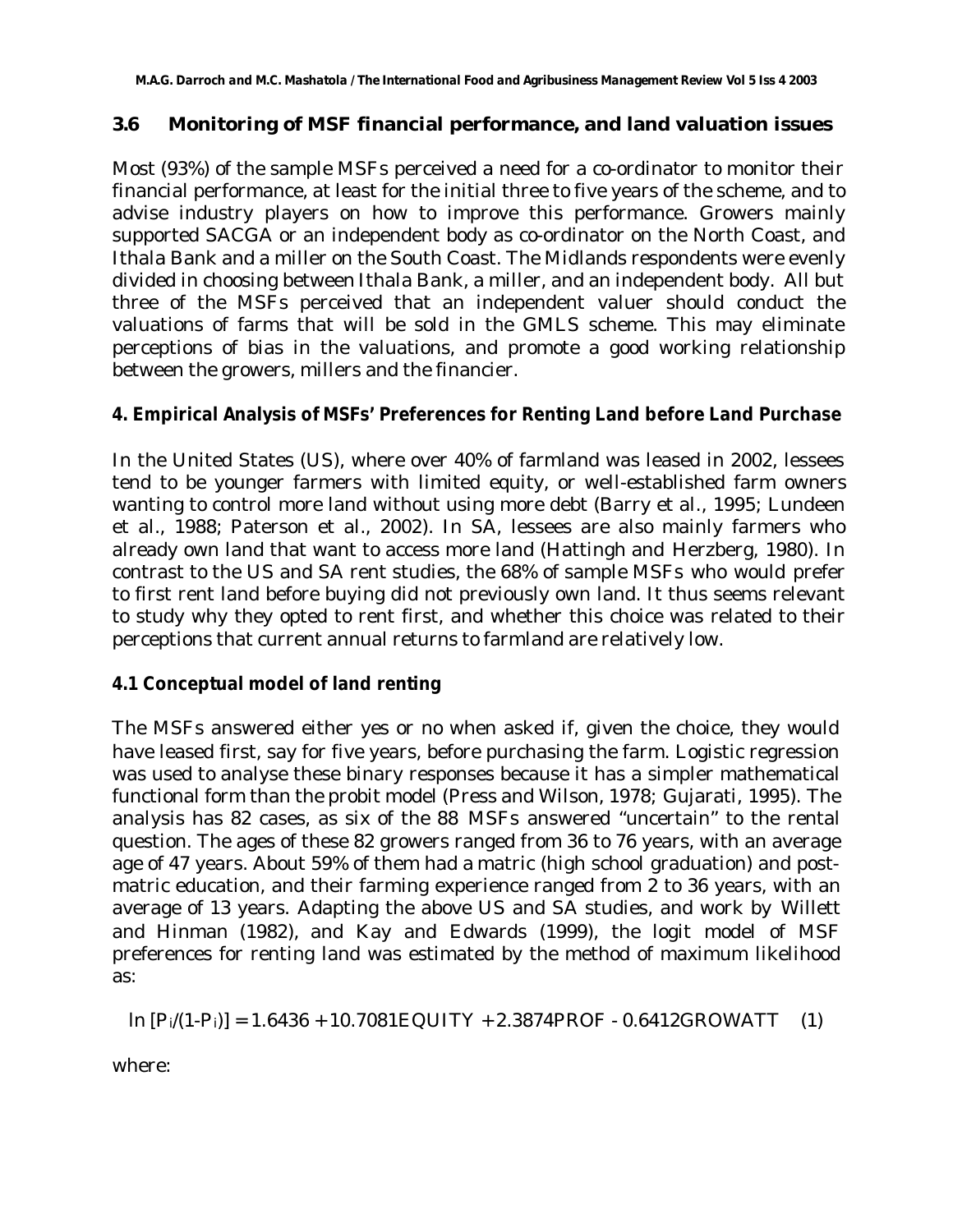$P_i$  = the probability that the ith MSF would opt to first rent land before purchase,

EQUITY = 1 if the MSF chose to first rent in order to accumulate funds for a more substantial down payment to buy land, and 0 otherwise,

 $PROF = a$  continuous variable from five (strongly agree) to one (strongly disagree) showing whether the MSF perceives that annual profit from sugarcane farming was low relative to land value, and

GROWATT = an index of grower attributes derived from principal component analysis (see Manly, 1986), showing that MSFs with more formal education tend to be younger and had less sugarcane farming experience.

The estimated coefficients are all statistically significant at the 10% level or below. The probability that the ith MSF would prefer to rent before purchasing land increases if that MSF wants to build up more substantial equity before buying; perceives that annual returns are low relative to farmland value; and is younger, has less farming experience and has more formal education. These variables correctly classify 79% of all MSFs - 84% of those that prefer to first rent land, and 70% of those that prefer to buy land outright. These rates are biased upwards, as the same 82 cases were used to both estimate the logit model and to assess its classification accuracy.

Fixed debt repayments over the term of a mortgage bond during which sugarcane yields, sugar prices, and production costs vary, clearly increase financial risk. This risk can be part managed via graduated repayments and building up equity over time, but it may still be higher than the risk inherent in shorter-term rental agreements. For the highly leveraged MSFs who agree that annual returns to land are low relative to land value, cash flow will thus be a strong consideration when given the option to lease first or buy land. Since interest payments are a taxdeductible expense, and land values appreciate over the long term if the productive capacity is maintained, buying land is likely to increase profit and net worth relative to leasing. The choice between the two, may, therefore, depend upon the grower's current cash position and his/her attitude toward risk. The MSFs who agree that annual returns are low relative to land value may have relatively less liquidity and a strong aversion to increasing their financial risk by borrowing.

Growers with more formal education may understand the trade-off between improved cash flow versus less wealth associated with leasing better than do those with less education. Younger MSFs may opt to first lease because they may not have enough funds for a down payment. Growers with relatively more farming experience probably adapt more readily to the challenge of managing a commercial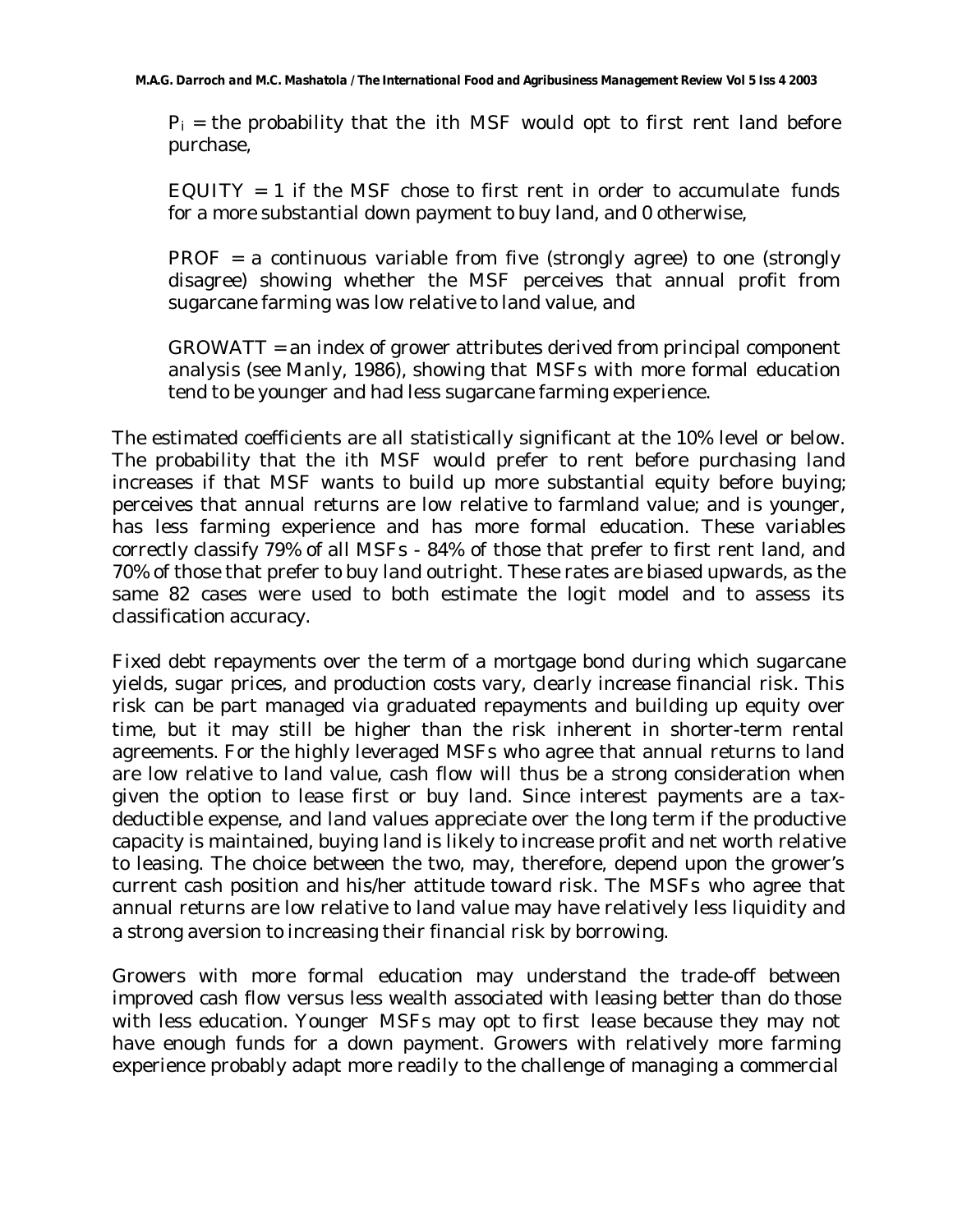sugarcane farm and want to own land. Younger farmers may have less experience and so prefer to rent before purchase.

#### **5. Discussion and Conclusion**

Liquidity management skills will be critical if new MSFs, or the beneficiaries of GMLSs for other farm products, are to successfully access land when they are highly leveraged. Most MSFs preferred to first rent farmland before buying, mainly due to a need to accumulate more equity. The MSFs thus seem to still experience cash flow stress despite the interest rate subsidy and some recent loan rescheduling. To ease this stress, the loan terms in the next round of transfers, or for other GMLSs, could be changed to require more own equity, or to defer principal repayments. The pros and cons of including in these schemes the choice to lease farms with an option to buy – particularly for younger growers with less liquidity and less farming experience – also need to be considered. Another strategy to improve liquidity is to advise growers to make reasonable levels of family drawings in the early years of the GMLS. Ongoing research by the authors shows that MSFs with substantive off-farm income are more likely to make their graduated repayments on time. Access to offfarm income could, hence, be used as a criterion to select new MSFs, or the beneficiaries in other similar schemes. Further research is needed to establish whether the millers can afford to change the terms of the 20-year sugarcane supply agreements that most MSFs view as a constraint on enterprise diversification.

Improved mentorship programmes to promote MSF productivity can be provided either by the millers, neighbouring commercial growers, and/or sugar industry advisors and extension officers. These players could access international donor funds for empowerment projects to finance these programmes. Ithala Bank can improve client service if it better clarifies the structure of the graduated repayments, sends loan statements on time, and helps MSFs to interpret loan statements. The perceived need for a co-ordinator to monitor/improve MSF financial performance represents a new financial service opportunity. Using an independent valuer will help to allay perceptions of bias in the valuations of farms that are offered to new MSFs, or the beneficiaries of other GMLSs.

Further research is to needed to canvas the perceptions that staff employed by the millers, Ithala Bank and the SACGA have about how the GMLS has performed. This would help to identify any differences between their and the MSFs' perceptions about leasing, sugarcane supply agreement, mentorship, co-ordination, information and land valuation issues. Aspects of particular concern that must be addressed in the future rounds of the GMLS, or similar schemes for other farm commodities, can then be identified.